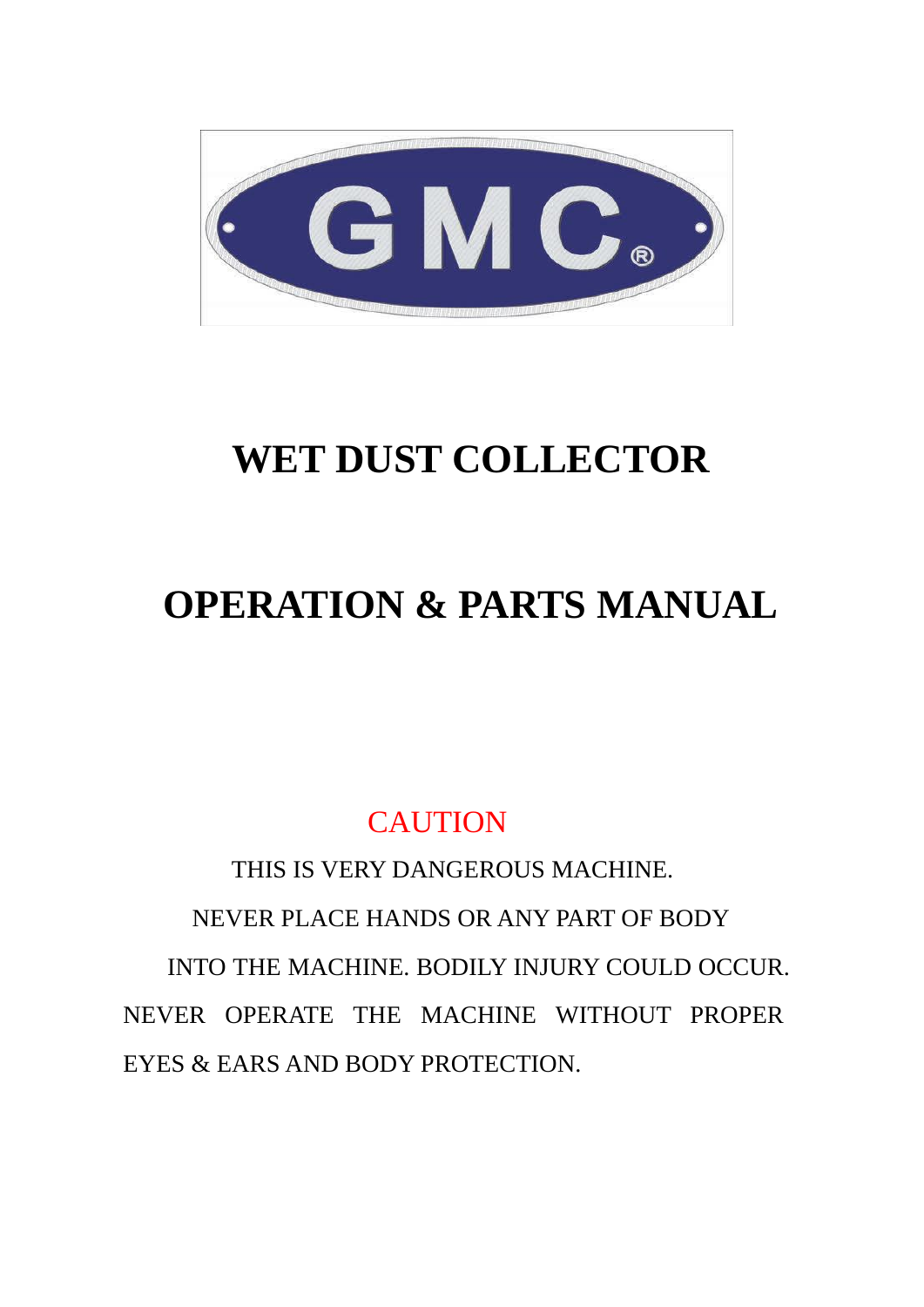Model # WDC-2100

CFM: 2,100 CFM

STAINLESS STEEL CONSTRUCTION

MAIN MOTOR: 5 HP, 220V OR 440V, 3PHASE

# **A. SET UP & INSTALLATION**

- 1. CONNECT THE DUCTING BETWEEN THE SANDER AND WET DUST COLLECTOR
- 2. MAKE SURE THE POWER SUPPLY 220V OR 440V
- 3. FILL UP WATER AT ¾ FULL OF TANK AND ALWAYS HOOK UP A FRESH WATER SUPPLY TO THE DUST COLLECTOR TO ENSURE BEST DUST COLLECTOR PERFORMANCE.
- 4. KEEP THE TOP COVER CLOSED SECURELY BEFORE OPERATION
- 5. THE MACHINE OPERATES THE MOST EFFICIENTLY WHEN IT OPERATES NO MORE THAN 10 FEET LONG FROM THE DUST COLLECTOR TO THE SANDER.
- 6. DO NOT INSTALL EXHAUST DUCTING TO THE EXHAUST HOOD OF THE MACHINE.
- 7. ALWAYS SHUT DOWN THE POWER SUPPLY BEFORE SERVICING THE MACHINE, MOTOR AND IMPELLER.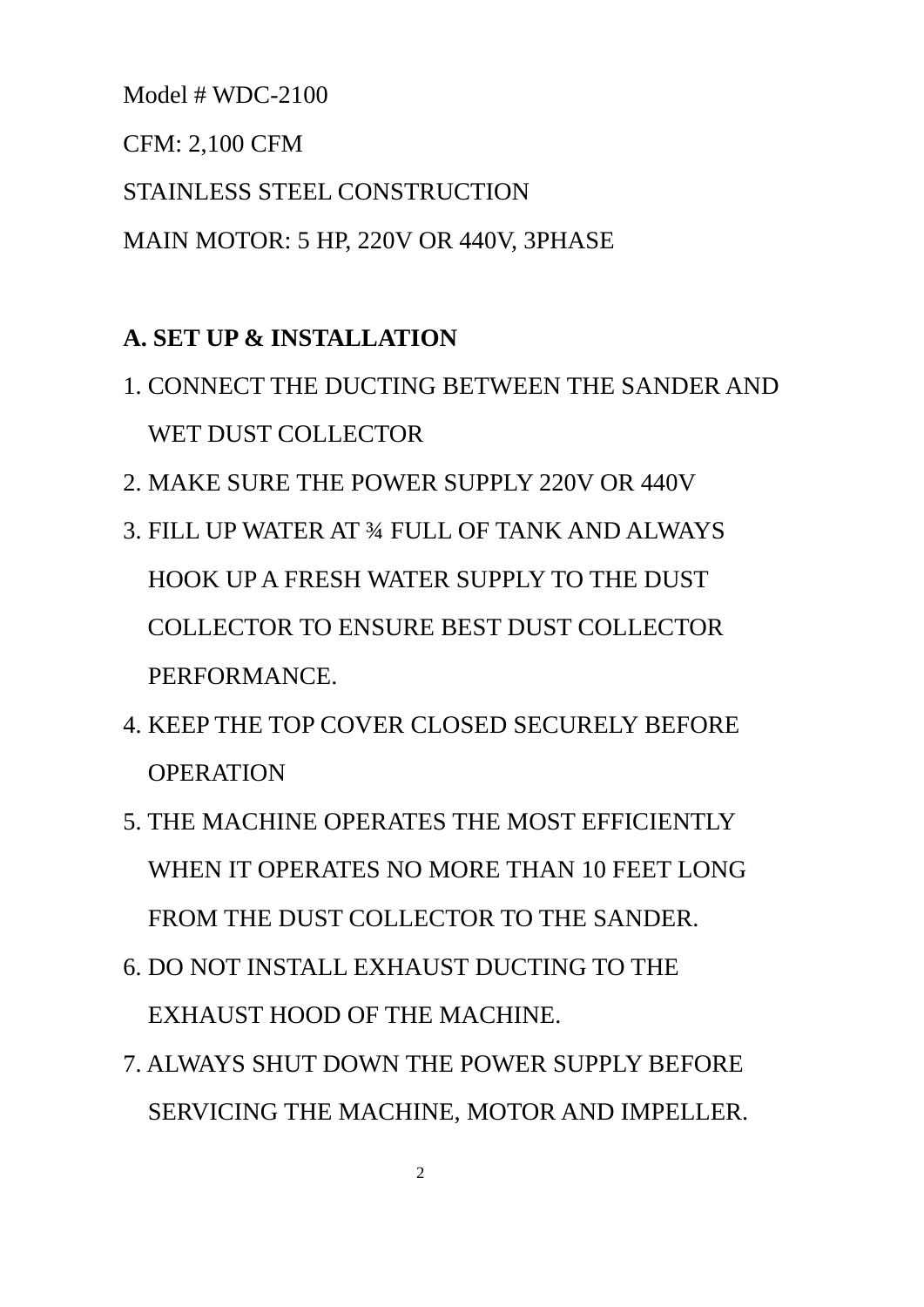#### **B. MAINTENANCE**

- 1. WHEN THE MACHINE WILL NOT BEUSED FOR EXTENDED PERIODS, THE WATER INSIDE THE TANK MAY DEVELOP AN ODOR. WE SUGGESTION TO REMOVE THE WATER AND CLEAN THE MACHINE.
- 2. IF THE MACHINE IS USED FOR 4-8 HOURS A DAY, NEED TO INSPECT THE REAR OUTLET ON THE DUST COLLECTOR EVERY TWO WEEKS. AND ALSO CLEAN INSIDE THE DUST COLLECTOR EVERY MONTH.
- 3. USE SHOVEL TO CLEAN THE DUST PASTE IN THE WATER TANK FREQUENTLY TO GET THE MACHINE IN HIGHEST OPERATING PERFORMANCE AND CHECK WATER LEVEL DAILY.

#### **C. APPLICATIONS**

THIS DUST COLLECTOR IS USED FOR SANDING AND DEBURRING MACHINES FOR METAL, SUCH AS ALUMINUM, TITANIUM, COPPER, ALLOY STEEL, MILD STEEL, STAINLESS STEEL. AND ALSO THIS DUST COLLECTOR IS USED FOR PLASMA TABLES, GRINDERS, BLASTING MACHINES, POLISHIING MACHINES, ETC.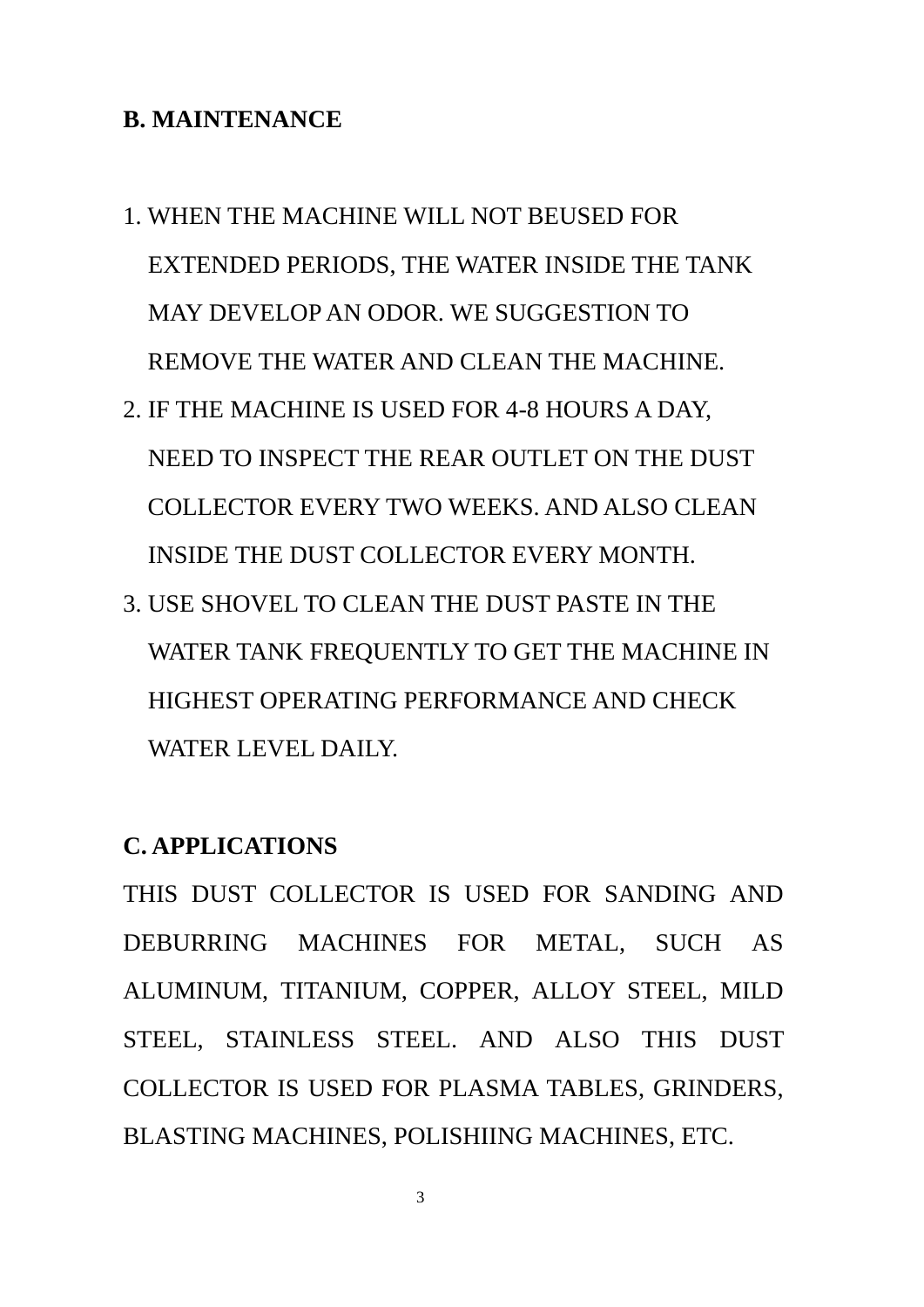# **D. ALL CUSTOMERS NEED TO DO:**

- 1. DRAIN BALL VALVE
- 2. WATER HOSE
- 3. INSTALL THE DUCTING
- 4. FOUNDATION FOR SECURING THE MACHINE ON THE FLOOR
- 5. MEET ALL CODES AND REGULATIONS WITH FEDERAL AND STATE OR LOCAL CITY
- 6. WIRE UP THE MACHINE WITH THE PROPER CONNECTIONS TO THE MAIN ON/OFF STARTER.
- 7. MAKE SURE THE MOTOR ROTATE CLOCKWISE PROPERLLY. OTHERWISE, NEED TO INTERCHANGE ANY TWO HOT WIRES TO CHANGE THE MOTOR ROTATION.

 IF FAILURE, THE MACHINE WILL REDUCE VACUUM PERFORMANCE LEVEL.

BACKWARD ROTATION WILL OVERLOAD THE MOTOR.

- 8. FLEXIBLE ELECTRICL CONDUIT MUST BE USED TO WIRE THE MOTOR STARTER.
- 9. MAKE SURE THE INPUT POWER VOLTAGE VARIATIONS OF  $+$  OR  $-$  10% FROM THE NAME PLATE VALUE ON THE MACHINE. THE SUPPLY POWER VOLTAGE MUST BE WITHIN THE LIMIT OF THE RANGE.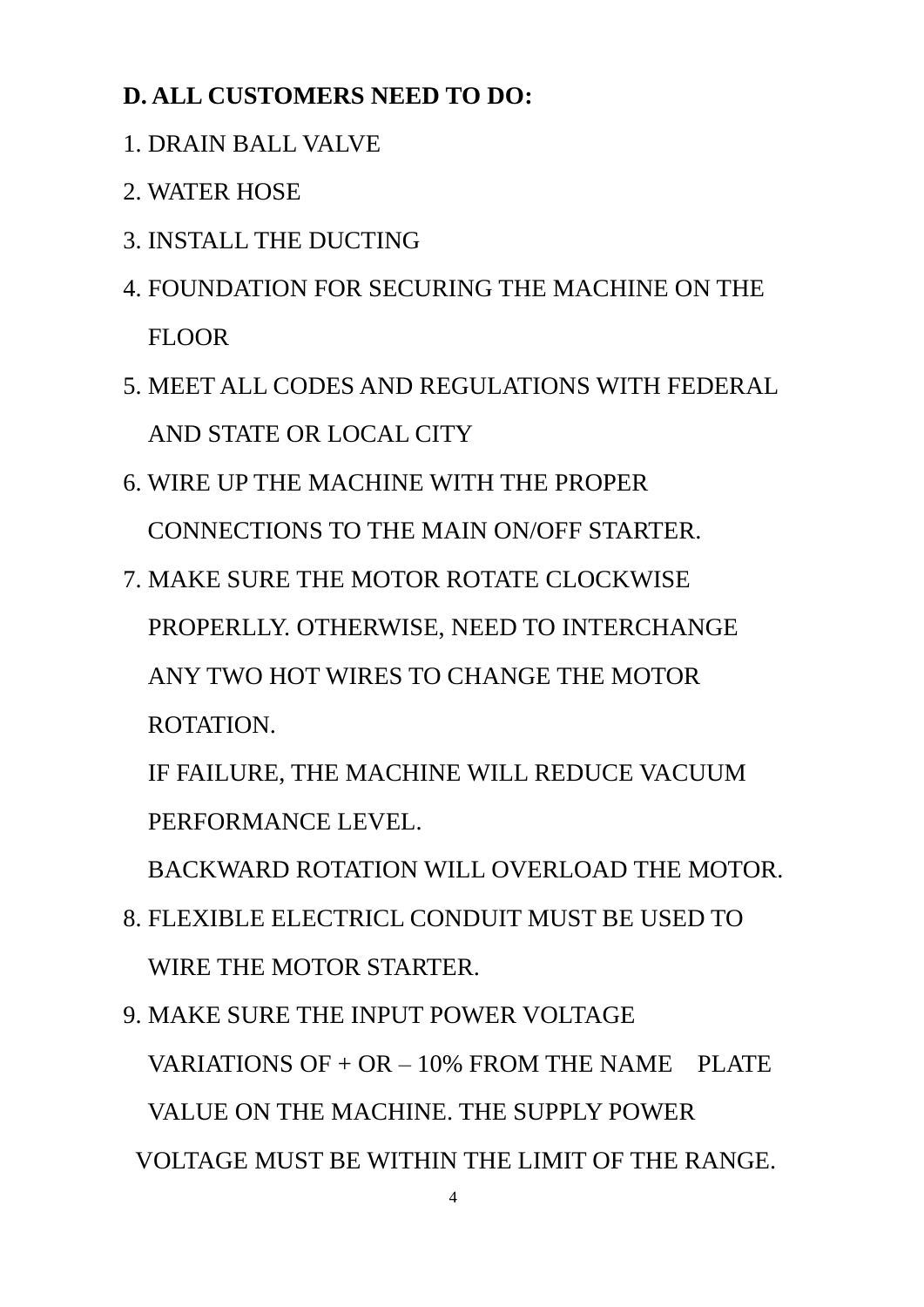## **E. CAUTION:**

- 1. NEVER ATTEMPT TO REMOVE MAINTENANCE DOOR AND TOP COVER WHILE THE MACHINE IS UNDER POWER.
- 2. KEEP THE CORRECT WTAER LEVEL FOR EFFICIENT PERFORMANCE LEVEL, AND CHECK WATER LEVEL DAILY.
- 3. IN COLD WEATHER, MAKE SURE THE WATER IS NOT FROZEN
- 4. DO THOROUGH MACHINE CLEANING FREQUENTLY

# **F. TROUBLESHOOTING:**

*1. PROBLEM:* DUST DISCHARGE FROM THE BLOWER HOOD.

*SOLUTIONS:* 

- UNSUITABLE APPLICATIONS. DUST DOES NOT WET OR FLOATS, SUBMICRON PARTICLES OF DUST OR SMOKE.
- WATER LEVEL IS TOO LOW
- SLUDGE BUILD-UP IN SUMP CAUSES INSUFFICIENT WATER VOLUME. NEED TO FOLLOW THE MAINTENCE AND CLEANING SCHEDULES, OR THE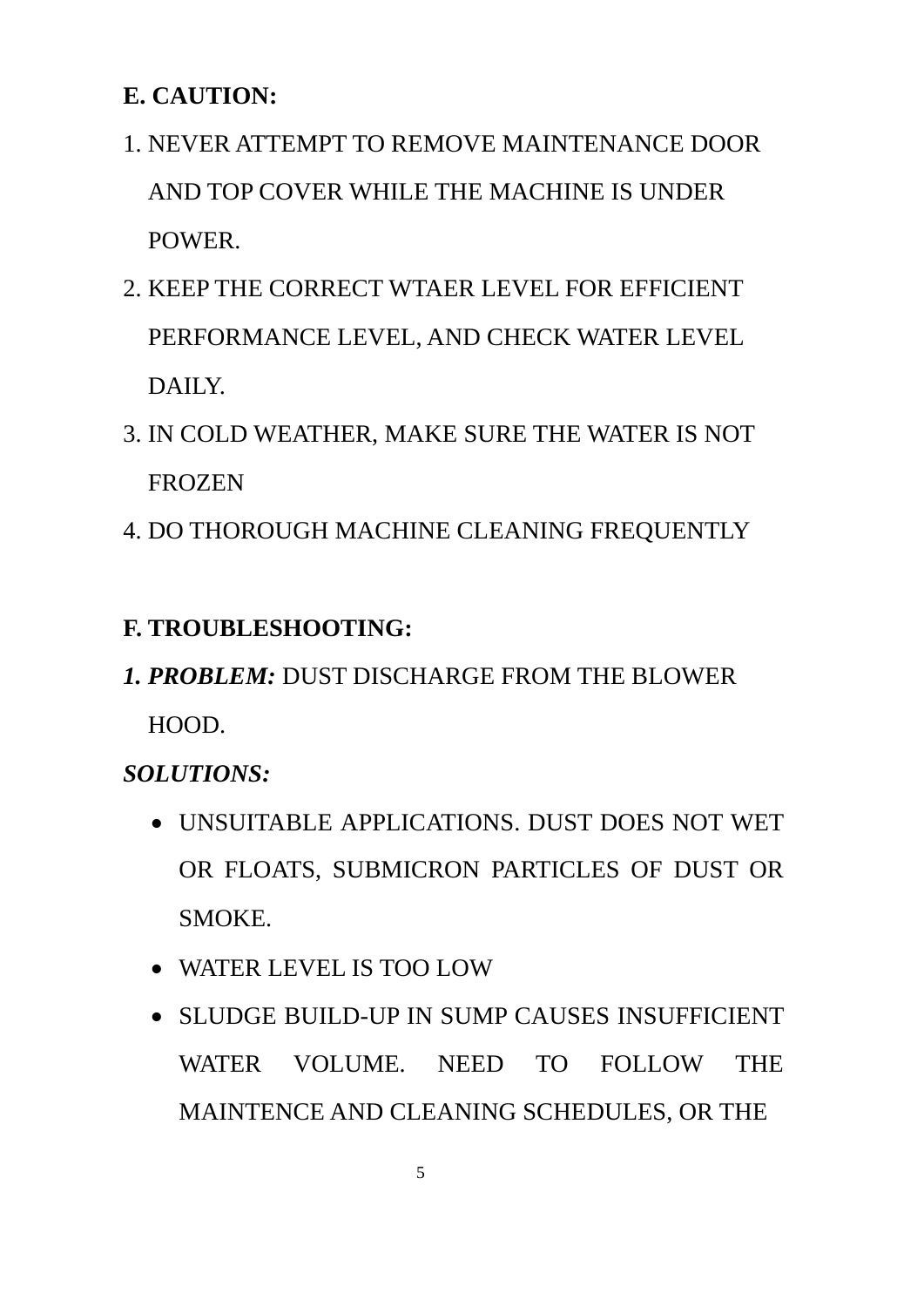DUST COLLECTOR IS TOO SMALL TO HANDLE HIGH VOLUME OF DUST.

- WATER IS FOAMING, CAUSING CARRY-OVER OF SLUDGE INTO BLOWER HOUSING. NEED TO CLEAN SUMP AND DRAIN WATER, THEN FILL SUMP WITH CLEAN WATER.
- *2. PROBLEM:* WATER DISCHARGE FROM THE BLOWER HOOD

### *SOLUTIONS:*

- WATER IS TOO LOW. HIGHER VELOCITY OF AIR IS CARRYING WATER VAPOR THRU THE SYTEM.
- SLUDGE BUILD-UP IN SUMP CAUSES INSUFFICIENT WATER VOLUME.
- BAFFLES REQUIRE CLEANING, ESPECIALLY THE TOP BAFFLE.
- WATER IS FOAMING, CAUSING CARRY-OVER OF SLUDGE INTO BLOWER HOUSING. NEED TO CLEAN SUMP AND DRAIN WATER, THEN FILL SUMP WITH CLEAN WATER.
- *3. PROBLEM:* INSUFFICIENT VACUUM AT DUST SOURCE.

*SOLUTIONS:* 

FAN RUNS BACKWORDS. CHECK THE MOTOR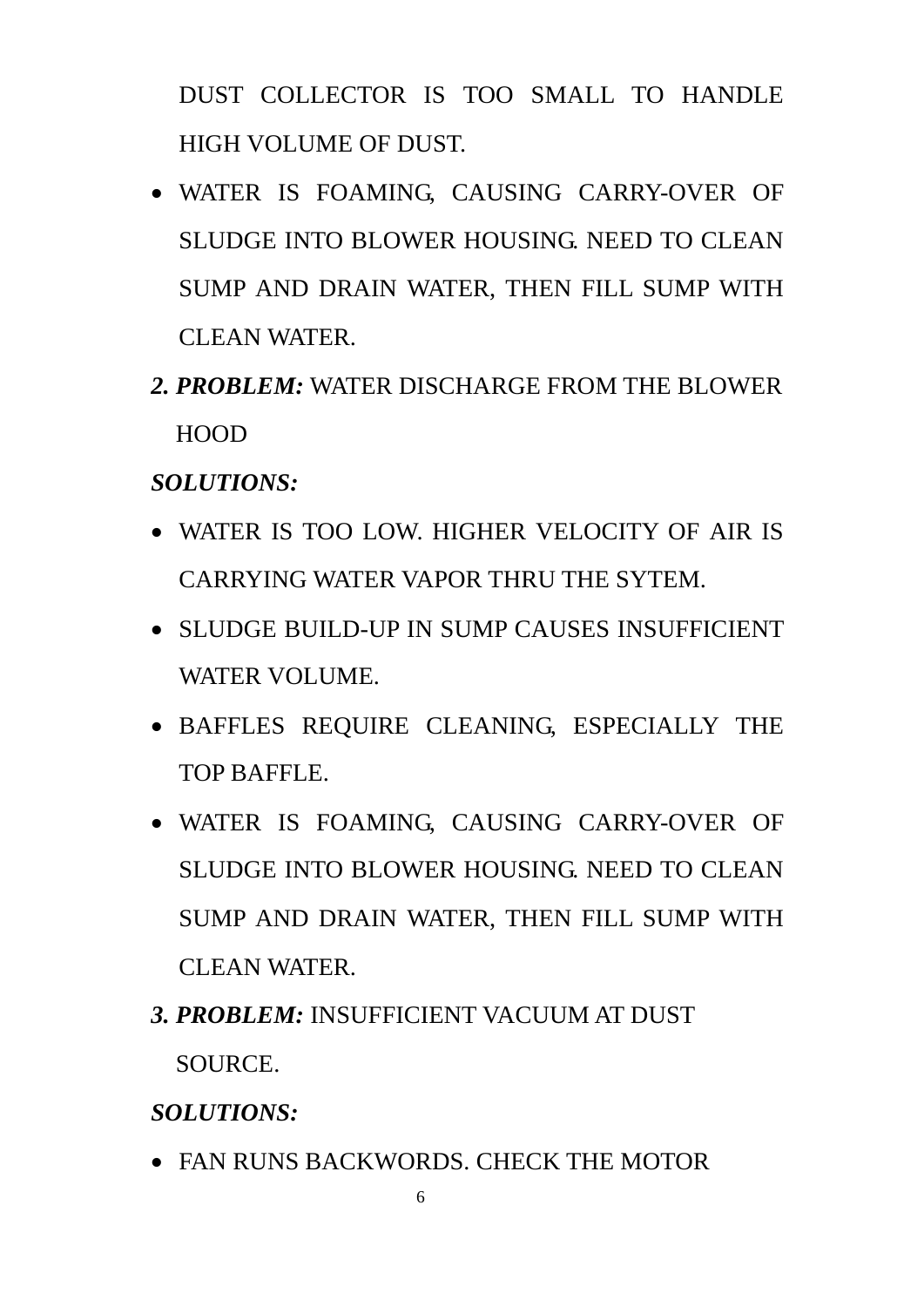ROTATION DIRECTION.

- WATER LEVEL IS TOO HIGH, THAT CREATES ADDITIONAL STATIC PRESSURE ON THE SYSTEM,WHICH RESULTS IN REDUCED AIR VOLUME THRU THE SYSTEM.
- DUST COLLECTOR IS TOO SMALL FOR THE DUST SOURCE AND PLUMBING.
- BLOCKAGE IN THE SYSTEM. CHECK DUCTING AND INTAKE PLATE.
- *4. PROBLEM:* OSCILLATION OF THE WATER LEVEL ( SURGING )

### *SOLUTION:*

 WATER LEVEL IS TOO HIGH. REDUCE THE WATER VOLUME.

### *5. PROBLEM:* ODOR

### *SOLUTION:*

 FOUL WATER OR DECAYING POCKETS OF DUST. THOROUGHLY CLEAN THE MACHINE, REPLACE WATER AND ABOVE THE WATER LEVEL.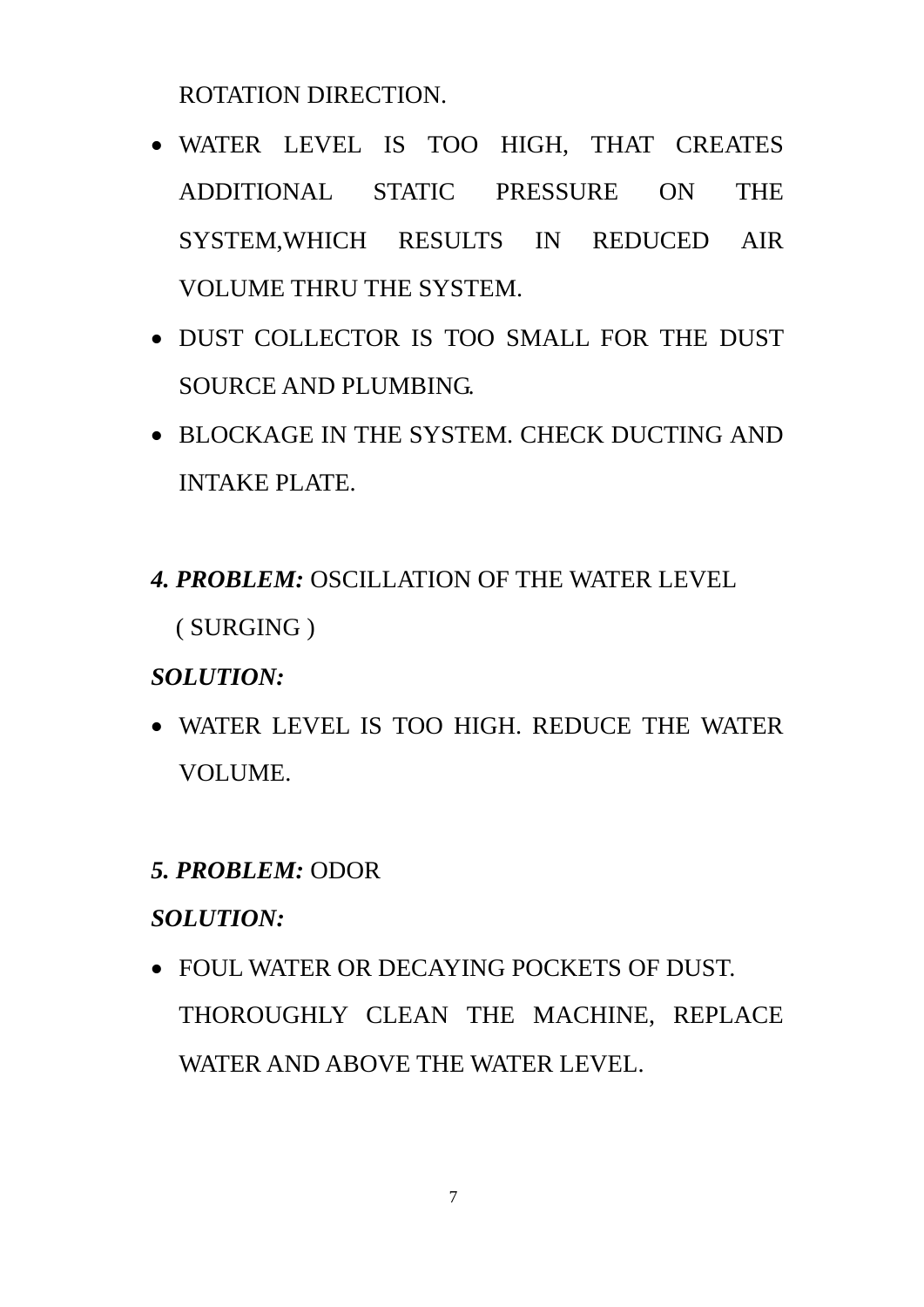| Part#          | Desc.                          | <b>Size</b>       | Q'ty           |
|----------------|--------------------------------|-------------------|----------------|
| 1              | Shovel                         |                   | 1              |
| $\overline{2}$ | screw                          | M <sub>6</sub>    | 8              |
| 3              | flat washer                    | 6                 | 16             |
| 4              | Hexagon head screws            | 6                 | 8              |
| 5              | lock                           | <b>SM802</b>      | 1              |
| 6              | cover                          |                   | 1              |
| 7              | front door                     |                   | 1              |
| 8              | glass plate                    |                   | 1              |
| 9              | plate                          |                   | 1              |
| 10             | body                           |                   | 1              |
| 11             | screw                          | M10               | 8              |
| 12             | spring washer                  | 10                | 16             |
| 13             | washer                         | 10                | 16             |
| 14             | connecting screw rod           |                   | 4              |
| 15             | Six hexagon bolt               | M10X40            | 4              |
| 16             | spring washer                  | 10                | 8              |
| 17             | flat washer                    | 10                | 8              |
| 18             | Motor connecting frame         |                   | 1              |
| 19             | motor                          |                   | 1              |
| 20             | screw                          | M10               | 4              |
| 21             | <b>Tension sleeve</b>          | 45                | 1              |
| 22             | impeller                       |                   | 1              |
| 23             | gland                          |                   | 1              |
| 24             | Six hexagon bolt               | M8X16             | 1              |
| 25             | key                            | B10X20            | 1              |
| 26             | Hexagon head screws            | M8X30             | 3              |
| 27             | Sound-absorbing cotton         |                   | 1              |
| 28             | connecting sleeve              |                   | 1              |
| 29             | switch                         |                   | 1              |
| 30             | Water tank cover               |                   | 1              |
| 31             | Tank inlet valve               | 400A              | 1              |
| 32             | connector                      | $1" - 1"$         | 1              |
| 33             | water tank                     |                   | 1              |
| 34             | flat washer                    | 6                 | $\overline{2}$ |
| 35             | spring washer                  | 6                 | $\overline{2}$ |
| 36             | Six hexagon bolt               | M6X20             | $\overline{2}$ |
| 37             | connector                      |                   | 1              |
| 38             | hoop                           | $\mathcal{O}2154$ | 1              |
| 39             | elbow                          |                   | 3              |
| 40             | conneting pipe                 |                   | $\overline{2}$ |
| 41             | seals                          |                   | $\overline{7}$ |
| 42             | conneting pipe                 |                   | $\mathbf 1$    |
| 43             | screw                          | M <sub>6</sub>    | 56             |
| 44             | flat washer                    | 6                 | 112            |
| 45             | Hexagon socket head cap screws | M6X20             | 56             |